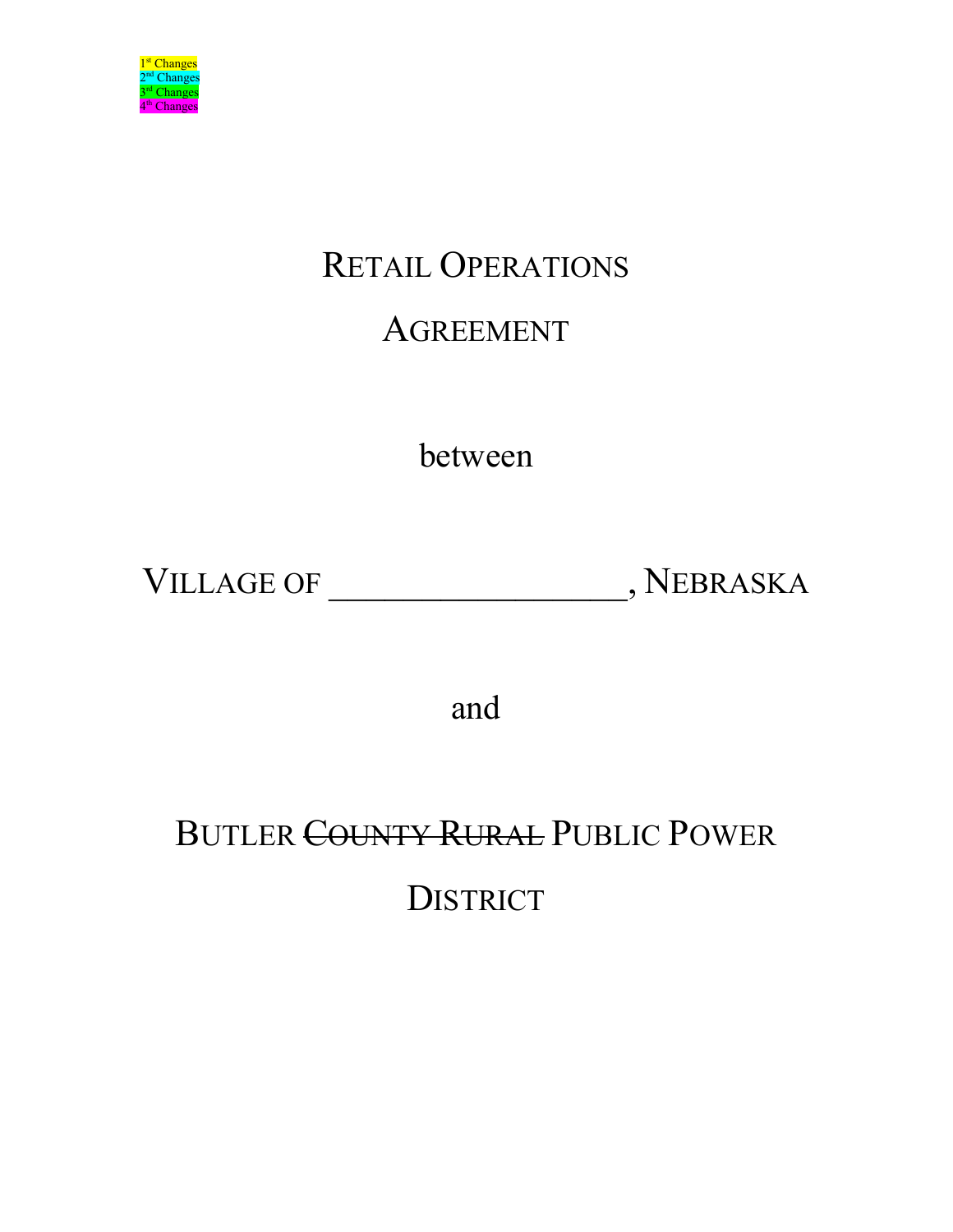# TABLE OF CONTENTS

| ARTICLE          | <b>SUBJECT</b>                             | PAGE           |
|------------------|--------------------------------------------|----------------|
|                  |                                            |                |
|                  | Recitals                                   | 3              |
| $\mathbf I$      | <b>Twenty Year</b> Term and Effective Date | 3              |
| $\prod$          | Lease of Distribution System               | $\overline{4}$ |
| Ш                | <b>Operation and Use of Facilities</b>     | $\overline{4}$ |
| IV               | <b>Lease Payments</b>                      | $\overline{4}$ |
| V                | Maintenance and Construction of Facilities | 5              |
| VI               | Surrender of Distribution System           | 5              |
| VII              | Taxes                                      | 5              |
| VIII             | Insurance                                  | 5              |
| IX               | Limitation of Butler PPD Liability         | 6              |
| $\boldsymbol{X}$ | Non-PCB and/or PCB Contaminated            | 6              |
|                  | Transformers                               |                |
| XI               | <b>Amendments Force Majeure</b>            | 7              |
| XП               | Amendments                                 |                |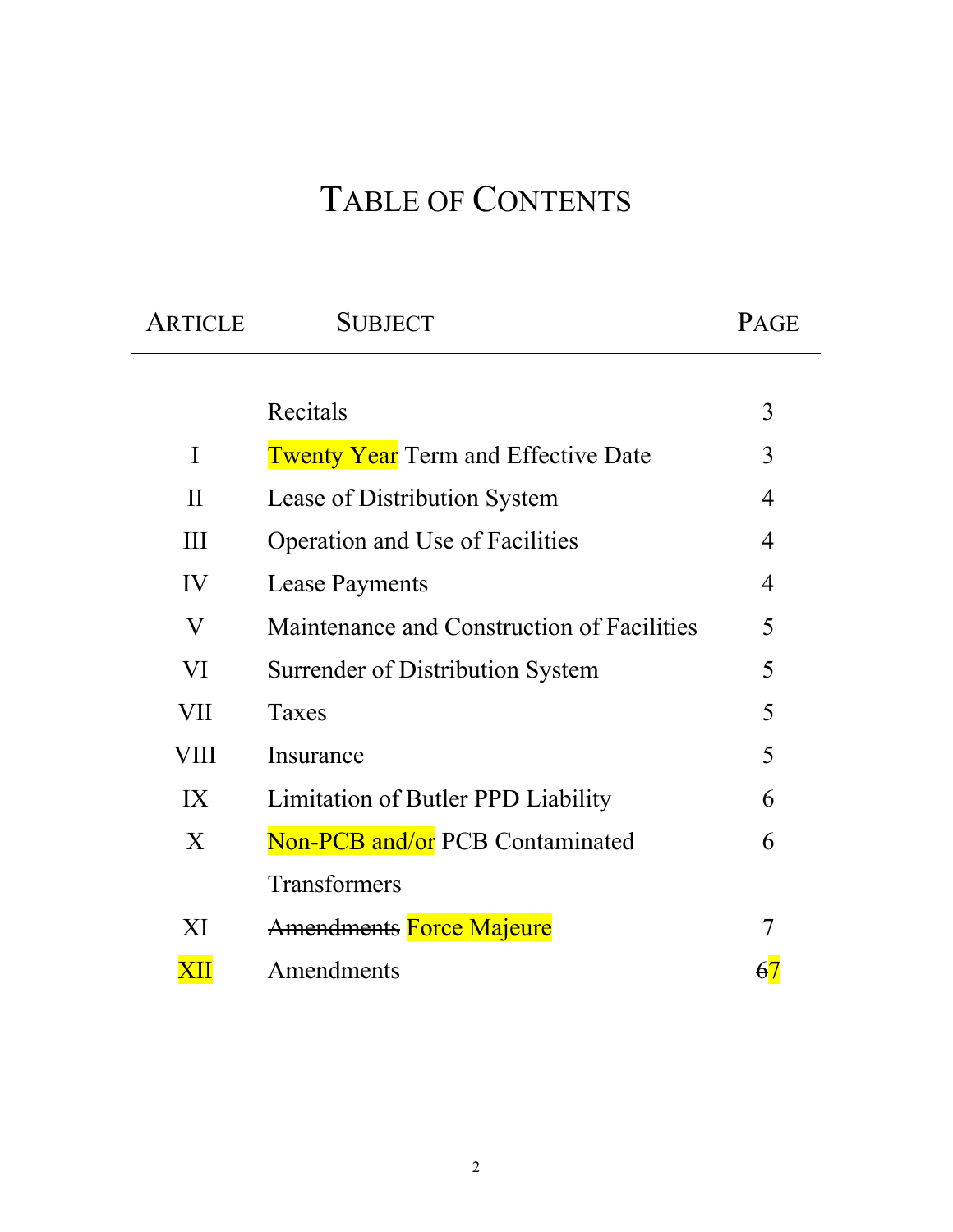# **RETAIL OPERATIONS AGREEMENT between BUTLER COUNTY RURAL PUBLIC POWER DISTRICT and VILLAGE OF \_\_\_\_\_\_\_\_\_\_\_\_\_, NEBRASKA**

This Retail Operations Agreement (Agreement) is made and entered into by and between Butler County Rural Public Power District, a public corporation and political subdivision of the State of Nebraska (Butler PPD), and the Village of \_\_\_\_\_\_\_\_\_\_\_\_\_, Nebraska, a municipal corporation of the State of Nebraska (Village).

# **RECITALS**

WHEREAS, Butler PPD operates an electric utility system, including facilities for transmission and distribution of electric power and energy and is engaged in the purchase, transmission, distribution, and sale of electric power and energy; and

WHEREAS, the Village owns an electric distribution system as hereinafter defined (Distribution System), which is directly or indirectly connected to Butler PPD's electric system; and

WHEREAS, the Village previously has been served by Butler PPD which has provided electric energy, and has operated the Village's Distribution System pursuant to the terms of a previous agreement; and

WHEREAS, Butler PPD and the Village desire to enter into a long-term agreement in order to provide for Butler PPD's lease and operation of the Village's Distribution System.

NOW, THEREFORE, in consideration of the mutual covenants and agreements herein contained, the parties hereto agree as follows:

# ARTICLE I

# TWENTY YEAR TERM AND EFFECTIVE DATE,

This Agreement shall become effective on \_\_\_\_\_\_\_\_\_\_\_\_\_\_\_, 2020, and shall continue in force until  $\qquad \qquad .2040$ , and thereafter from year to year unless terminated on an anniversary thereafter by a least one (1) year's prior written notice given by either party to the other, which notice can be given at any time on or after 2039.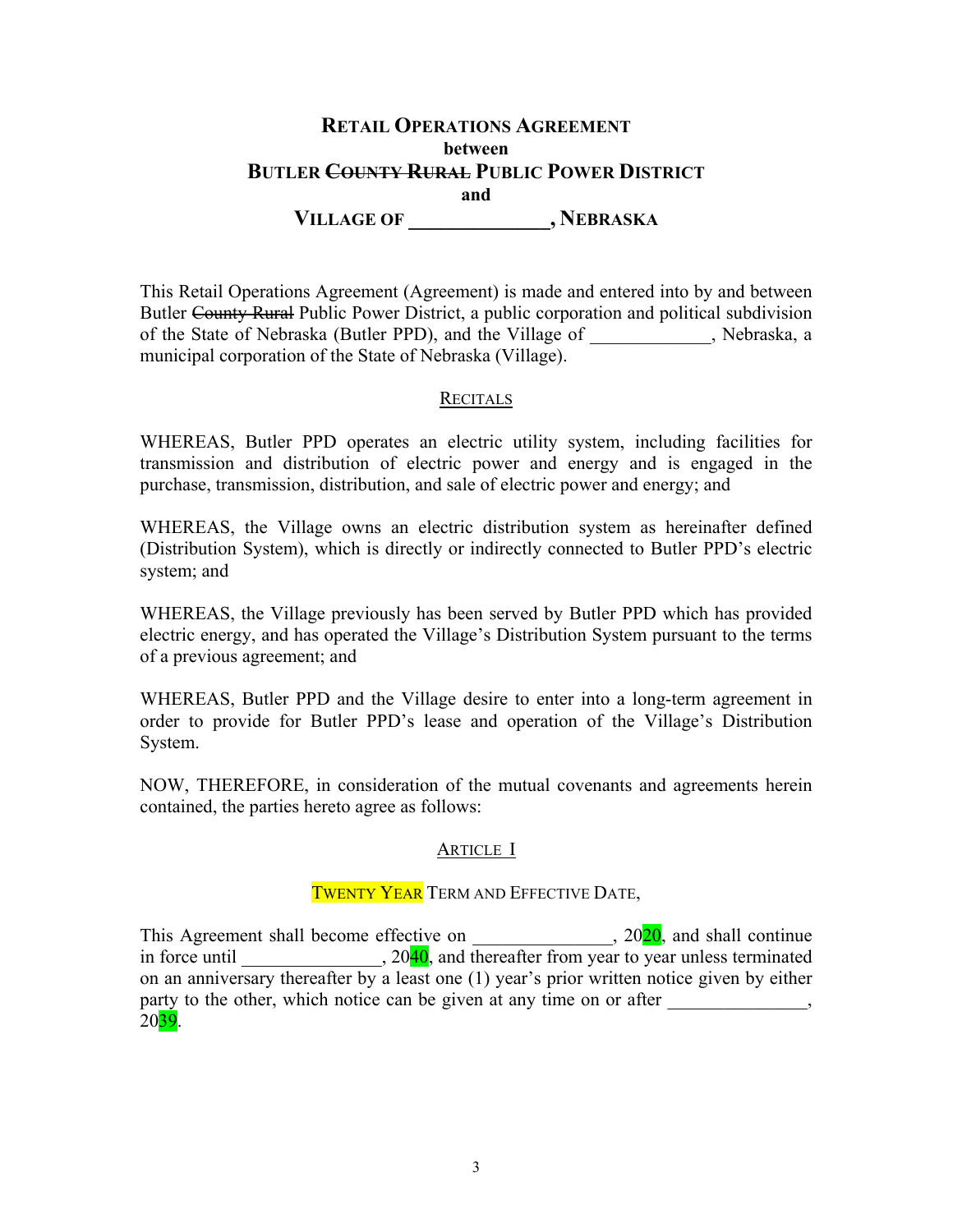## ARTICLE II

#### LEASE OF DISTRIBUTION SYSTEM

During the term of this Agreement, the Village shall lease and deliver possession of the Distribution System to Butler PPD. Butler PPD accepts delivery of the Distribution System, but ownership remains with the Village. The term "Distribution System" shall, for the purposes of this Agreement, mean the electric distribution facilities consisting of wires, poles and appurtenant fixtures, substation, meters, services, distribution transformers, and street lighting owned by the Village as of the effective date of this Agreement. Ownership of facilities presently owned by Butler PPD, as shown on Exhibit "A", attached hereto, shall be retained by Butler PPD at the termination of this Agreement.

# ARTICLE III

## OPERATION AND USE OF FACILITIES

Butler PPD shall operate the Distribution System as an integrated part of its electric system and the Directors of Butler PPD shall fix rates and other terms and conditions as provided in Chapter 70, Article 6 of the Revised Statutes of Nebraska.

## ARTICLE IV

## LEASE PAYMENTS

For the purposes of calculating Lease Payments, the gross retail electric revenues during the term of this Agreement from sales to customers purchasing electricity from the Distribution System shall be adjusted to eliminate (i) any bad debt charge-offs associated with such sales, (ii) revenues from tax-supported agencies on the municipal rate, and (ii) any revenues associated with application of a production cost adder, or similar cost adjustments.

Butler PPD shall collect and pay the Village an amount equal to twelve percent (12%) of the adjusted revenue for the first five (5) years of this Agreement. After the first five years, the lease payment shall be reduced to ten percent (10%) of the adjusted revenue. After ten years the rate shall be reduced to nine percent  $(9\%)$ . After the 15<sup>th</sup> year, the lease payment shall be reduced to eight percent (8%) of the adjusted revenue.

Butler PPD shall collect and pay the Village an amount equal to twelve percent (12%) of the adjusted revenue for the first two years of this Agreement. After two years the lease payment shall be reduced to eleven percent (11%) of the adjusted revenue. After four years the lease payment shall be reduced to ten percent (10%) of the adjusted revenue. After six years the lease payment shall be reduced to nine percent (9%) of the adjusted revenue. After the eighth year, the lease payment shall be reduced to eight percent (8%) of the adjusted revenue.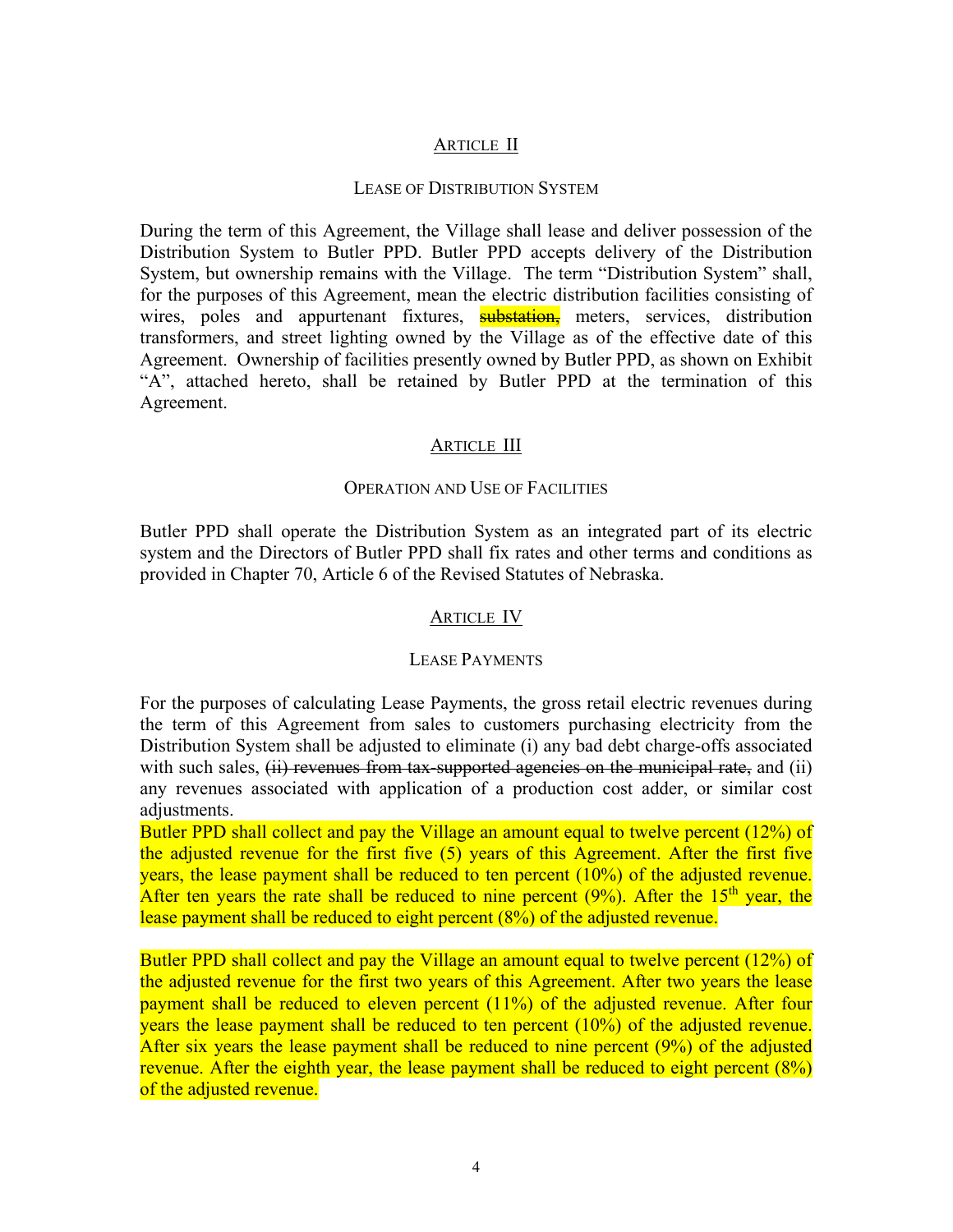Butler PPD shall collect and pay the Village an amount equal to ten percent (10%) of the adjusted revenue for the first four years of this Agreement. After four years the lease payment shall be reduced to nine percent (9%) of the adjusted revenue. After the eighth year, the lease payment shall be reduced to eight percent (8%) of the adjusted revenue.

Butler PPD shall collect and pay the Village an amount equal to twelve **the setting of** percent (12 \_\_\_\_%) of the adjusted gross revenues (Lease Payment) for the first 15 years of this Agreement. Although Butler PPD will continue to collect twelve **Figure** percent (12  $\frac{1}{2}$ %), the Lease Payment to the Village will decrease to six percent (6  $\frac{1}{2}$ %) of the adjusted gross revenues (Lease Payment) for the remaining five (5) years of this Agreement. The difference shall be referred to as the Lease Payment Adjustment. and any extensions thereof. The payments will be determined by Butler PPD records, based upon sales during the preceding three (3) months from sales to customers purchasing electricity from the Distribution System located within the service area of the Village (within the Village limits) as shown on eExhibit "A B", attached hereto. Such payments shall be made quarterly to the Village on or near the 1st day of the months of March, June, September, and December for the previous quarter. Collection for payment to the Village shall be made by adding the same percentage as the "Lease Payment Adjustment" to the utility bills of those customers served, excluding tax supported agencies on the municipal rate.

In the event the Village would like to modify the lease payment percentage during the first 15 years of this agreement, the Village shall cause at least 3 months' notice before the calendar quarter in which the change is to take effect be given in writing to Butler **PPD.** In no event shall the lease payment exceed twelve percent (12%).

## ARTICLE V

## MAINTENANCE AND CONSTRUCTION OF FACILITIES

Butler PPD shall maintain the Distribution System and construct any additions necessary for service to retail customers to the extent such additions are within the established policies of Butler PPD. Such additions to the Distribution System which are within the corporate limits of the Village as shown on Exhibit "B" attached hereto which are rated at or below  $25,000$  15,000 volts, shall become a part of the Distribution System and belong to the Village, but all additions and replacements are expressly subject to the terms and conditions of Article VI of this Agreement. All additions, improvements and maintenance will be subject to Butler PPD construction and maintenance standards. Any materials removed in connection with maintenance or construction shall become the property of Butler PPD.

# ARTICLE VI

#### SURRENDER OF DISTRIBUTION SYSTEM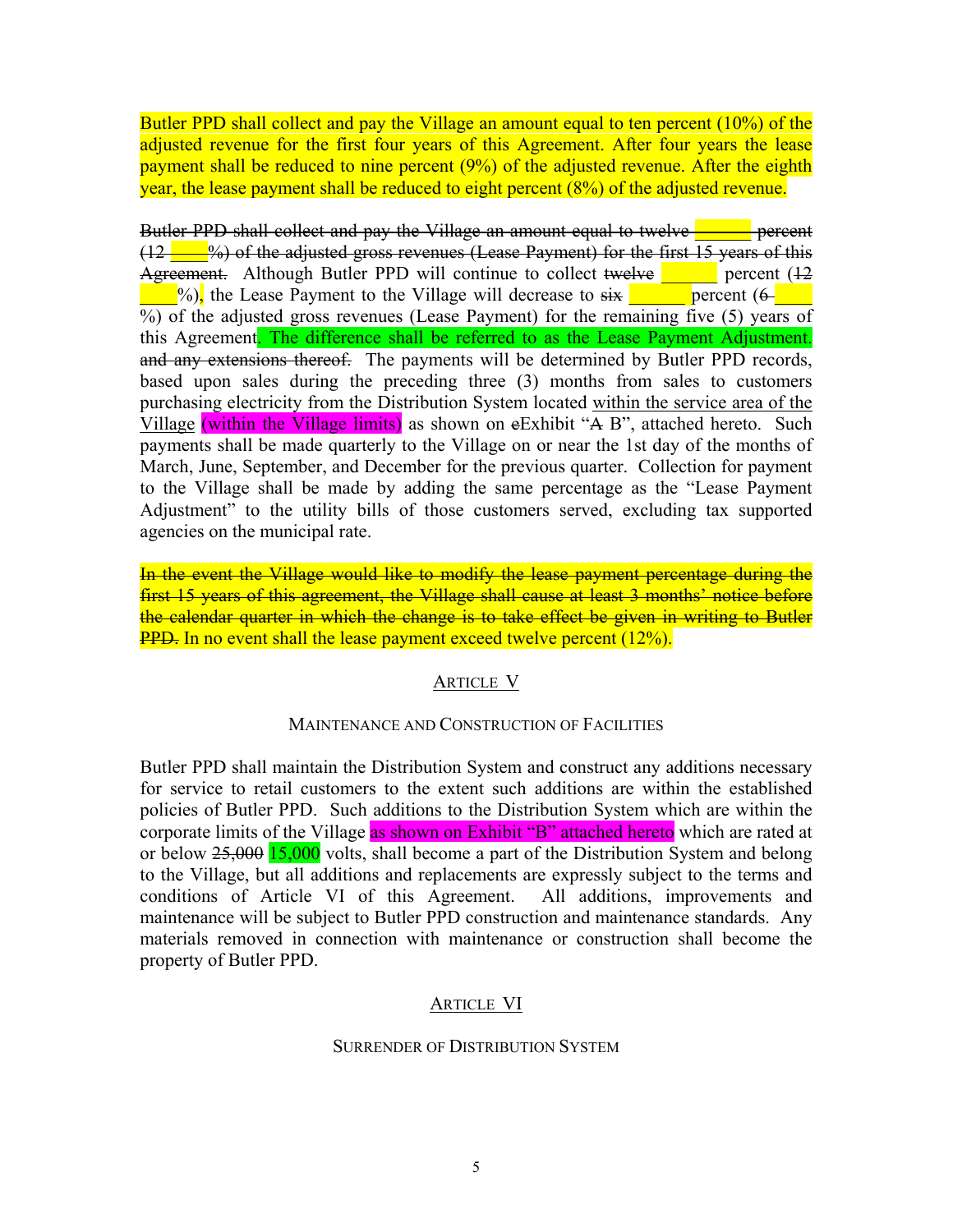Upon termination of this Agreement, Butler PPD shall surrender the Distribution System to the Village in as good condition as it was at the start of this Agreement with reasonable wear and tear excepted. During the last five (5) years of this Agreement Butler PPD will retain the greater of 50% of the Lease Payment Adjustment or the un-depreciated plant improvements incurred by Butler PPD while to cover un-depreciated plant improvements and any indebtedness incurred by Butler PPD while operating the Distribution System. Any electric plant capital additions requested during the last five (5) years of this Agreement will be approved by both the Village and Butler PPD before construction and the Village will pay for the cost of finance all approved capital additions. pay for all construction costs, including engineering fees, for all approved capital additions.

#### ARTICLE VII

## **TAXES**

Butler PPD shall collect and make payments of taxes and in-lieu-of taxes as may be required by law from time to time and assessment for same shall be passed on to the Village's electric customers in the form of a utility tax, toll rent, or charge.

#### ARTICLE VIII

#### **INSURANCE**

To the extent it is obtainable at reasonable cost Butler PPD agrees during the existence of this Agreement to have in force with a company authorized to issue such insurance in the State of Nebraska, General Liability, including combined single limit bodily injury and property damage per occurrence with specific contractual coverage insuring the hereinafter assumed liability of Butler PPD. Butler PPD agrees to hold harmless the Village from loss (excluding liability of the Village to pay workmen's compensation benefits) as a result of legal liability to members of the public imposed upon the Village for bodily injury or death and for property damage arising out of Butler PPD's operation of the Distribution System and performance of this Agreement, subject to the availability, limits, and scope of the coverage of said general liability insurance with specific contractual coverage. Article IX, and the obtaining and maintaining of insurance coverage, is not intended to and it shall not be construed to create any liability to members of the public in excess of that provided by law.

Village agrees to hold harmless Butler PPD from loss caused by the Village and Village's employees and agents in connection with the delivery of electric power and energy pursuant to this agreement.

It is further agreed that the Village will consent to Butler PPD solely deciding whether or not to insure against physical damage to all or any part of the property leased by Butler PPD and in the care, custody or control of Butler PPD in the performance of this Agreement with the Village.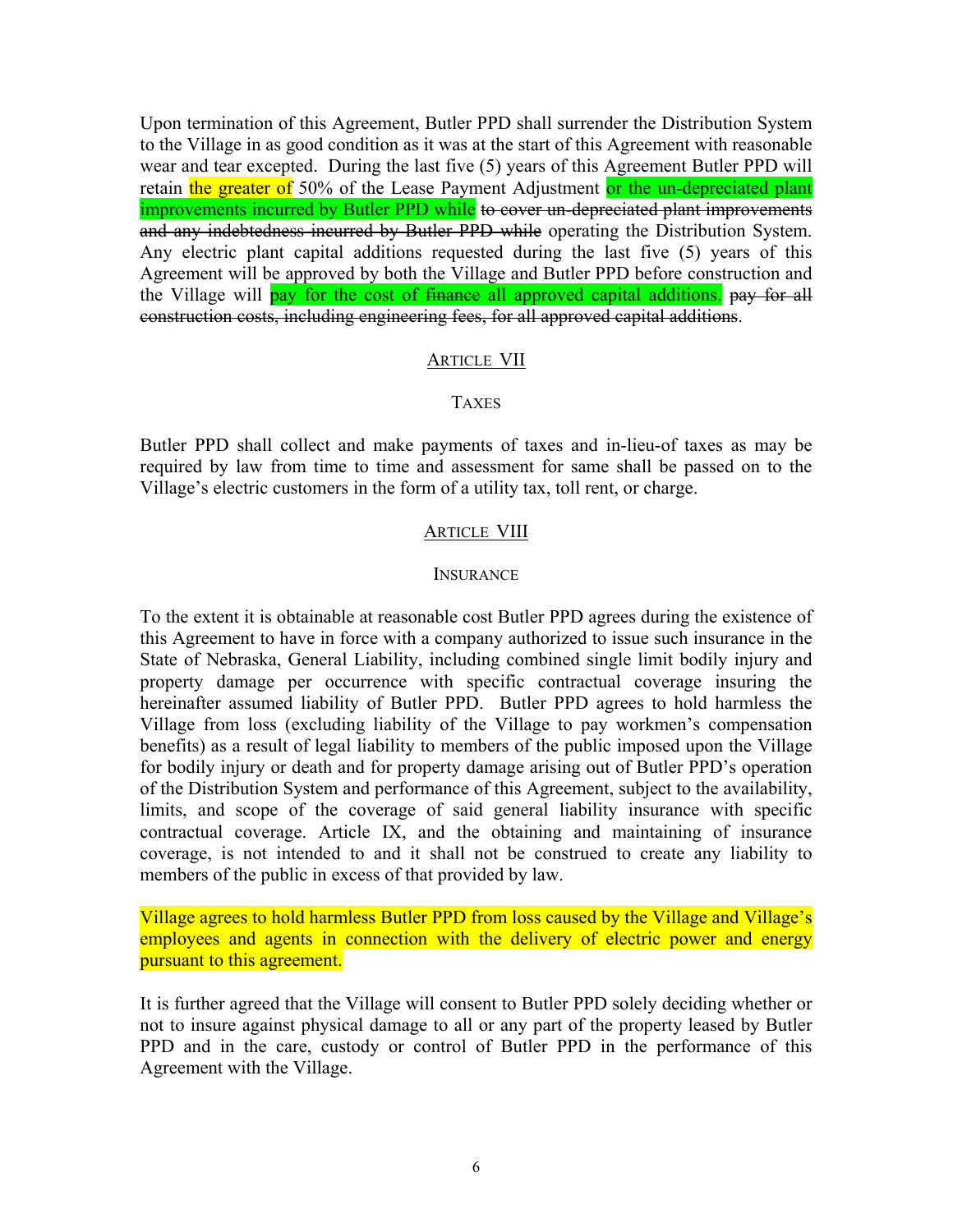# ARTICLE IX

# LIMITATION OF BUTLER PPD LIABILITY

No Liability shall be attached to Butler PPD or Butler PPD's officers and directors, employees and agents for any failure to deliver electric power under this Agreement due to Acts of God or any other cause whatsoever except that failure which is caused by Butler PPD's gross negligence. Butler's own voluntary act or any neglect to exercise reasonable care and diligence in the performance of this Agreement. Butler PPD shall have the right to suspend temporarily the delivery of electric power under and pursuant to this Agreement for the purpose of making repairs or improvements to the Distribution System and/or Butler PPD's electric system.

# ARTICLE X

# NON-PCB AND/OR PCB CONTAMINATED TRANSFORMERS

In the event **NON-PCB** and/or PCB contaminated transformers are removed from service, those transformers shall be stored and disposed of pursuant to EPA regulations. The Village must immediately report any spills that occur to Butler PPD, so the appropriate action can be taken. During the term of this Agreement all disposal costs shall be paid by Butler PPD and maintenance of annual PCB documents as required by EPA will be the responsibility of Butler PPD.

# **ARTICLE XI**

# FORCE MAJEURE

In the event of any cause or causes not reasonably within the control and without the fault or negligence of the affected party which wholly or partly prevents the performance of any of its obligations under this Agreement, including, without limitation acts of God, acts of the public enemy, acts of terrorism or threats thereof, blockades, strikes, civil disturbances, fires, explosions, storms, floods, landslides, labor and material shortages, boycotts, breakdowns of or damage to equipment or facilities, interruptions to supply, acts of military authorities, acts of local, state, federal agencies or regulatory bodies, court actions, such causes shall not give rise to any legal liability to the other party for the duration of the cause preventing performance of the obligation to the other party.

In the event of damage to a substantial portion of Village's electric distribution system, Butler PPD shall not be obligated to supply electric power and energy until the Village has completed repairs, at its expense to the damaged portion of the system.

# ARTICLE XI XII

## **AMENDMENTS**